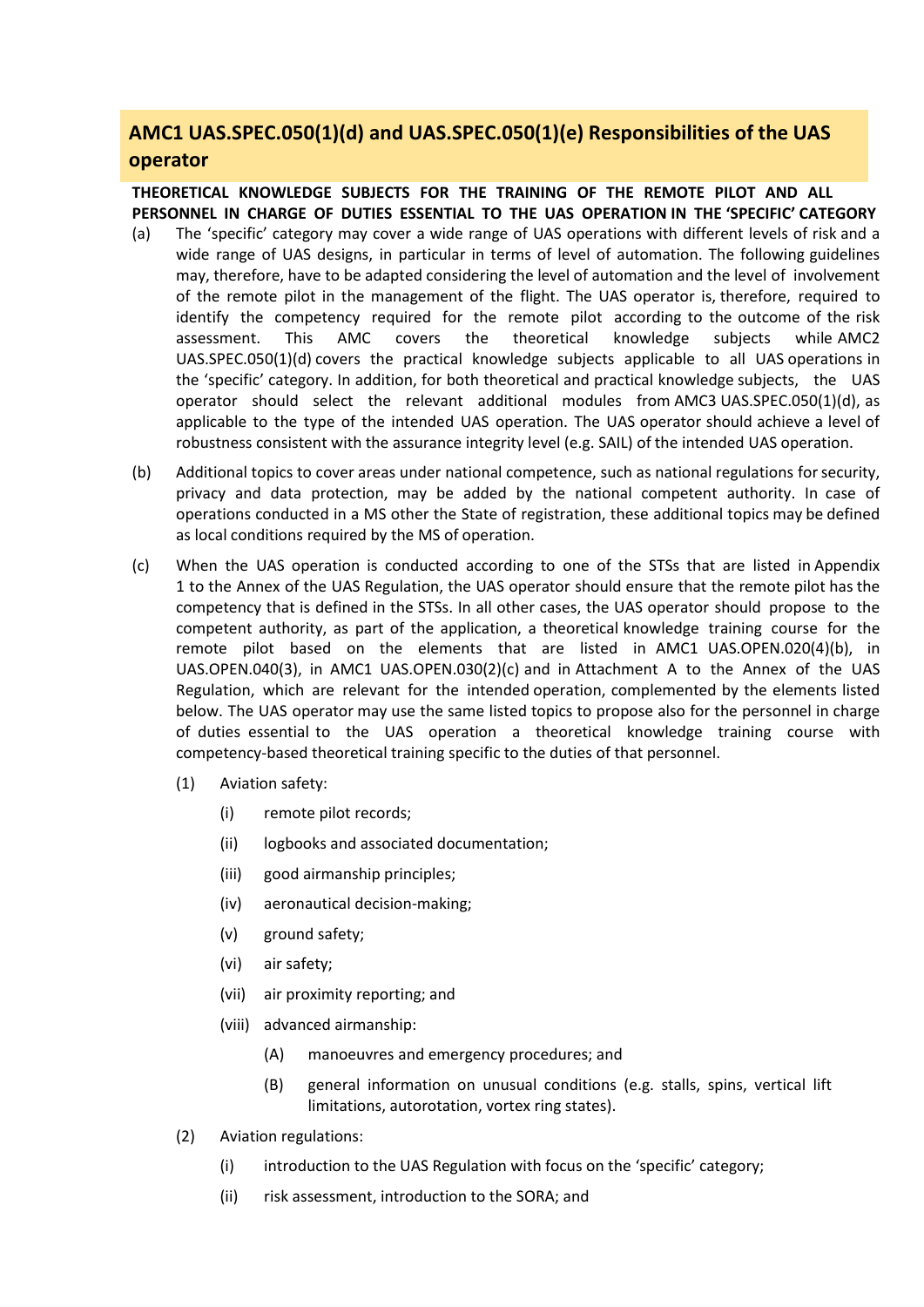- (iii) overview of the STSs and the PDRA.
- (3) Navigation:
	- (i) navigational aids (e.g. GNSS) and their limitations;
	- (ii) reading maps and aeronautical charts (e.g. 1:500 000 and 1:250 000, interpretation, specialised charts, helicopter routes, U-space service areas, and understanding of basic terms); and
	- (iii) vertical navigation (e.g. reference altitudes and heights, altimetry).
- (4) Human performance limitations:
	- (i) perception (situational awareness in BVLOS operations);
	- (ii) fatigue:
		- (A) flight duration within work hours;
		- (B) circadian rhythm;
		- (C) work stress;
		- (D) vision problems; and
		- (E) commercial pressure; and
	- (iii) attentiveness:
		- (A) eliminating distractions; and
		- (B) scan techniques;
	- (iv) medical fitness (health precautions, alcohol, drugs, medication, etc.); and
	- (v) environmental factors such as vision changes from orientation to the sun.
- (5) Airspace operating principles:
	- (i) airspace classifications and operating principles;
	- (ii) U-space;
	- (iii) procedures for airspace reservation;
	- (iv) aeronautical information publications (AIPs); and
	- (v) NOTAMs.
- (6) General knowledge of UASs and external systems that support the operation of UASs:
	- (i) differences between autonomy levels (e.g. automatic versus autonomous operations);
	- (ii) loss of signal and system failure protocols  $-$  understanding the condition and planning for programmed responses such as returning to home, loiter, landing immediately;
	- (iii) equipment to mitigate air and ground risks (e.g. flight termination systems); and
	- (iv) flight control modes;
	- (v) the means to monitor the UA (its position, height, speed, C2 link, systems status, etc.);
	- (vi) the means of communication with the VOs; and
	- (vii) the means to support air traffic awareness.
- (7) Meteorology:
	- (i) obtaining and interpreting advanced weather information:
		- (A) weather reporting resources;